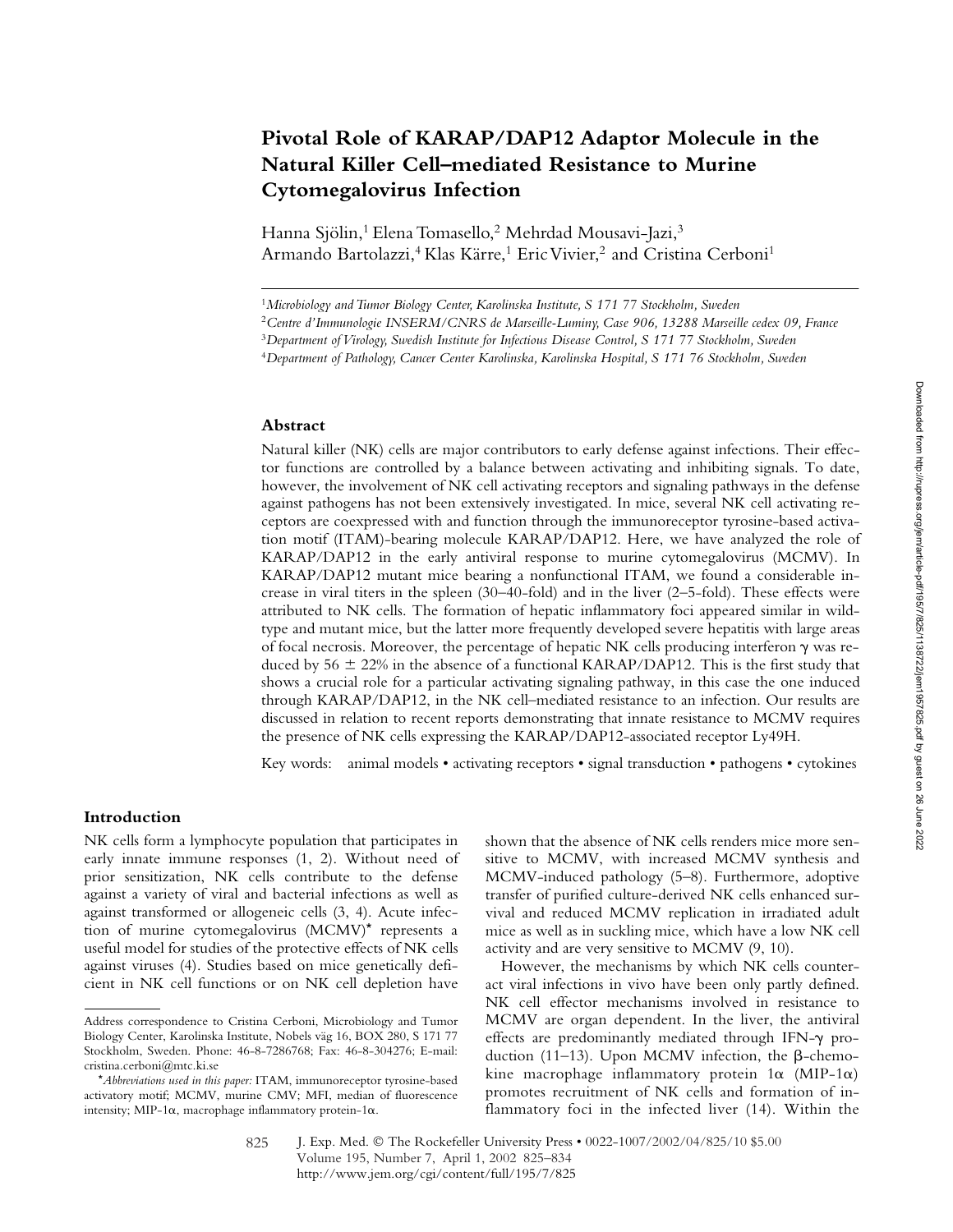foci, NK cells encompass infected cytomegalic cells while producing local high levels of IFN- $\gamma$  that controls MCMV replication (11, 14, 15). IFN-y production is induced also in the serum and in the spleen, but with a mechanism that is independent of MIP-1 $\alpha$  (15).

In the spleen, NK cells uphold MCMV resistance mainly via a perforin-dependent mechanism, suggesting that cellmediated cytotoxicity is crucial (12). In addition, a specific locus, *Cmv-1*, appears to be strongly related to the control of viral replication in the spleen (16). *Cmv-1* maps in the NK-complex on mouse chromosome 6, a region encoding several NK cell receptors (17). While this work was in progress, two independent groups have reported that the *Cmv-1* locus may correspond to the NK cell activating receptor Ly49H (18, 19). These groups and an additional one (20) also showed that depletion of the  $Ly49H<sup>+</sup> N K$  cell subset rendered mice more susceptible to MCMV.

A balance between inhibiting and activating signals regulates the different effector mechanisms of NK cells (21, 22). Triggering signals can be transduced from the activating receptors into the cell via immunoreceptor tyrosine-based activation motifs (ITAMs) coupled to downstream protein kinases. Activating receptors lack intrinsic ITAMs and they instead act by forming noncovalent complexes with adaptor molecules carrying the ITAMs (23). After cross-linking of inhibitory receptors, signals are transduced inside the cell through immunoreceptor tyrosine-based inhibition motifs (ITIMs) present on the intracellular part of the receptors and coupled to downstream protein phosphatases (24). These phosphatases dampen cell activation by dephosphorylating several effector/adaptor molecules involved in the early activation signaling events (22, 24).

KARAP/DAP12 is an ITAM-bearing adaptor protein known to associate with several human and mouse receptors expressed on NK cells (i.e., Ly49D, Ly49H, KIR2DS, CD94-NKG2C, and NKp44) and on myeloid cells (i.e., MDL-1, SIRP $\beta$ , TREM-1, and TREM-2; for a review, see reference 25). KARAP/DAP12 is expressed as a disulfide-linked homodimer, each subunit bearing one ITAM within its intracellular region (26). Upon cross-linking of these receptor complexes, it is crucial that both tyrosine residues within each of the ITAM are phosphorylated. They then act as a docking site for Syk or ZAP-70 protein tyrosine kinases (26–28), which elicits a cascade of protein tyrosine phosphorylation events that in NK cells results in the activation of cell-mediated cytotoxicity and cytokine production (21, 22).

Recently, two groups have independently generated mice deficient in KARAP/DAP12 (29, 30). While the mice generated by Bakker et al. lack the expression of KARAP/DAP12 and its associated receptors (30), the mice used in the present study are KARAP/DAP12 loss-offunction mice. In this case, the adaptor molecule is expressed but the integrity of the ITAM sequence has been disrupted and the signal transduction is therefore abrogated (29). In spite of this mutation, the frequency of NK cells expressing the KARAP/DAP12-associated activating receptors is comparable to wild-type mice, though the expression levels of these receptors appear to be decreased (29). There is also evidence for unaffected expression of inhibitory receptors (29, 30). Furthermore, these mice show normal NK cell development and normal numbers of lymphoid and myeloid subsets, though a restriction of the NK cell–mediated tumor killing was noticed together with a resistance to antigen sensitization and an accumulation of dendritic cells in muco-cutaneous epithelia (29).

Among the NK cell receptors not associated with KARAP/DAP12, some are instead associated with CD3 and/or FcRy, while a third category transmits activating signals via the adaptor molecule DAP10 (23). At present, little is known regarding the role of all these different activating receptors in distinct defense situations, including antiviral activity of NK cells. Are certain activating receptors mandatory in some situations, or is activation always provided by parallel and redundant molecular interactions? In this study, KARAP/DAP12 loss-of-function mutant mice were infected with MCMV in order to investigate the importance of KARAP/DAP12-dependent pathways in MCMV resistance.

## **Materials and Methods**

*Mice.* KARAP/DAP12 loss-of-function  $-/-$  mice have been described previously (29). The mice used in this study were however not initially mated with C57BL/6 Cre transgenic mice and they therefore carried the loxP-neo-loxP cassette (29). KARAP/DAP12<sup>-/-</sup> mice were backcrossed into C57BL/6 mice six or seven times and all the animals used in the experiments were derived from the offspring of KARAP/DAP12<sup>+/-</sup>  $\times$  $KARAP/DAP12^{+/}$  breeding pairs. These mice were conventionally housed and they were used between 6 and 13 wk of age. The mice used in the experiments were of either sex and they were  $-/-$ ,  $+/-$ , and  $+/-$  littermates, unless otherwise stated. C57/BL6 mice were initially purchased from The Jackson Laboratory. For production of MCMV viral stock, Swiss Webster outbred CD-1 mice were obtained from Charles River Laboratories. Experiments were performed in accordance with institutional guidelines for animal care and use.

*Virus and Viral Titer Determination.* The Smith strain of MCMV was obtained from the American Type Culture Collection (catalog no. VR-1399). Subsequently, it was propagated in vivo in salivary glands of CD-1 mice, as described previously (11, 31). The preparation used in this study was from a tertiary passage through CD-1 mice. Infected salivary glands homogenates were titrated on NIH3T3 fibroblasts, a gift of Drs. G. Pien and C. Biron (Brown University, Providence, RI). In all experiments described, mice were inoculated intraperitoneally with 105 PFU of MCMV and killed 2 or 3 d after. Viral titers were determined by plaque assays as described previously (11). In brief, spleen, liver, and both lungs were harvested after infection and livers were weighed individually. After homogenization of the organs in 199  $1\times$  medium supplemented with 3% heat-inactivated fetal calf serum, the samples were centrifuged twice and the supernatants were stored in  $-80^{\circ}$ C. On the day of the experiment, the homogenates were thawed and duplicate log dilution samples were titrated on NIH3T3 fibroblasts monolayers. After 1 h of incubation at 37 C, a mixture of 0.5% low melt agarose (FMC) diluted in DMEM medium (Life Technologies) was added to each well and the cells were incubated at 37 C for additional 6–7 d.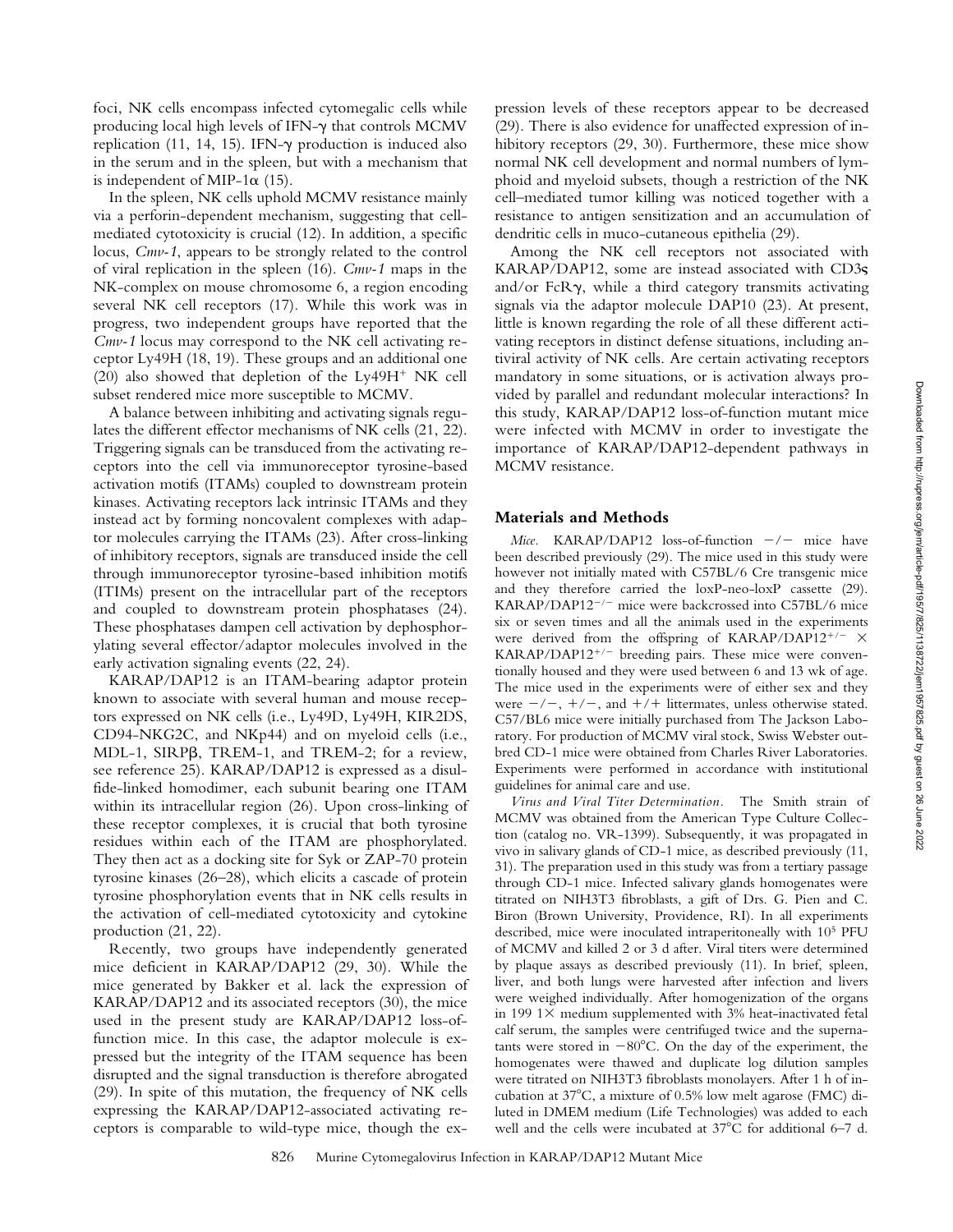The cells were fixed by using 1–5% buffered formalin and stained with 0.1% crystal violet. To calculate viral titers for one individual mouse, the average of the raw PFU data derived from duplicate dilution samples was calculated and then expressed in  $log_{10}$ . When data from several experiments and mice are shown, the numbers presented are the arithmetic averages of the  $log_{10}$  data, derived from each individual mouse tested  $(\pm SD)$ .

*Depletion of NK Cells In Vivo.* Mice were depleted of NK cells by a single intraperitoneal injection of  $100 \mu g$  of columnpurified anti-NK1.1 mAb PK136 2 d before infection with MCMV. As controls, mice were injected with PBS. As shown previously for C57BL/6 mice, PBS injection results in MCMV titers undistinguishable from inoculations with mAbs of the same isotype as the PK136 mAb (19, 32).

*Histology and Evaluation of Liver Disease.* Livers were isolated, fixed in 10% buffered formalin, and paraffin embedded. Tissue sections (5  $\mu$ m) were stained with hematoxylin and eosin (H&E) and analyzed microscopically. Inflammatory foci were defined as discrete clusters of at least 10 individual, small, nucleated cells visible throughout the liver (11, 14, 33). Numbers of inflammatory foci were determined by counting clusters of cells in five randomly selected fields of 3.14 mm2 each, at a magnification of  $\times 10$  low power fields. Necrotic areas were histologically identified as large, subcapsular, eosinophilic areas of necrotic hepatocytes.

Isolation of Liver Leukocytes and Intracellular IFN- $\gamma$  Assay. Liver leukocytes were isolated by flushing blood from the liver by injecting PBS through the portal vein, crushing the liver and harvesting the leukocytes layer from a Percoll gradient. Leukocytes were subsequently stained for the intracellular accumulation of IFN-y using the reagents and protocol from BD PharMingen. Cells were incubated in RPMI medium (Life Technologies) containing GolgiStop (BD PharMingen) for 4 h at 37 C in Falcon U-bottomed 96-well plates. As a positive control, in some wells cells were incubated with 50 ng/ml PMA and 500 ng/ml ionomycin (Sigma-Aldrich; data not shown). Cells were then washed and incubated for 20 min at 4 C with the purified anti-CD16 2.4G2 mAb to block unspecific staining. Samples were washed and incubated with a combination of FITC-conjugated anti-NK1.1 mAb or DX5 mAb (data not shown) (34) and PerCP-conjugated anti-CD3 mAb (both from BD PharMingen). After 30 min of incubation at 4 C, cells were washed and permeabilized using 100  $\mu$ l of cytofix/cytoperm solution for 20 min at 4 C. Samples were washed twice using perm/wash solution and stained with rat IgG1-PE mAb to mouse IFN- $\gamma$  or with a control rat IgG1-PE for 30 min at 4 C (BD PharMingen). Cells were then washed in perm/wash solution and analyzed on a FACStar™ Plus (Becton Dickinson). At least 10,000 events were acquired in the  $DX5<sup>+</sup>$  gate in order to ensure a sizable NK cell population.

*Ly49H Staining.* Freshly isolated splenocytes, peripheral blood, and liver leukocytes were incubated for 20 min at 4 C with the purified anti-CD16 2.4G2 mAb to block unspecific staining. Samples were washed and incubated with a combination of the FITC-conjugated anti-Ly49H mAb 3D10 (provided by Dr. W. Yokoyama, Howard Hughes Medical Institute, St. Louis, MO), the PE-conjugated anti-NK1.1 mAb, and the PerCP-conjugated anti-CD3 mAb (both from BD PharMingen). The cells were then washed and analyzed on a FACStar™ Plus (Becton Dickinson).

*Statistical Analysis.* Data were analyzed by the unpaired Student's *t* test.

# **Results**

*MCMV Titers in KARAP/DAP12 Loss-of-Function Mutant Mice.* To evaluate the role of KARAP/DAP12 in the early control of MCMV replication and spread by NK cells, KARAP/DAP12 loss-of-function  $(-/-)$  and control  $(+/-$  and  $+/-$ ) mice were infected with MCMV and viral titers were measured 3 d after infection in the spleen, liver, and lungs (Fig. 1). Replication of MCMV in the spleen of KARAP/DAP12 $^{-/-}$  mice was in all experiments performed remarkably elevated (30–40-fold) compared with  $+/-$  and  $+/+$  mice (Fig. 1). In a total of five experiments performed, the average in viral titers  $(\pm SD)$  was  $4.21 \pm 0.42$  in  $-/-$ ,  $2.96 \pm 0.59$  in  $+/-$ , and  $2.72 \pm 0.3$ in  $+/+$  mice. In the liver of KARAP/DAP12<sup>-/-</sup> mice, the increase in viral load was 2–5 times higher compared with  $+/+$  controls, whereas the difference between  $-/$ and  $+/-$  mice ranged between 1.5 and 3-fold increase (Fig. 1). In a total of five experiments performed, the average in viral titers ( $\pm$  SD) was 4.53  $\pm$  0.27 in  $-/-$ , 4.22  $\pm$ 0.34 in  $+/-$ , and 4.13  $\pm$  0.32 in  $+/-$  mice. Interestingly, in both spleen and liver there was a slight, though not statistically significant, difference in viral titers between  $+/$ and  $+/+$  mice (Fig. 1). We could not detect any significant difference in viral titers in the lungs of  $-\prime$  compared



**Figure 1.** MCMV replication in KARAP/DAP12  $+/+, +/-,$ or  $-\prime$  loss-of-function mice. 3 d after infection with 105 PFU of MCMV, organs were harvested, homogenized, and viral titers were measured as described in Materials and Methods. Each point represents the average titer determined for an individual mouse. Horizontal bars depict mean viral titers for each group. The limit of detection of the assay is shown (DL) and for mice with titers below this limit the mini-

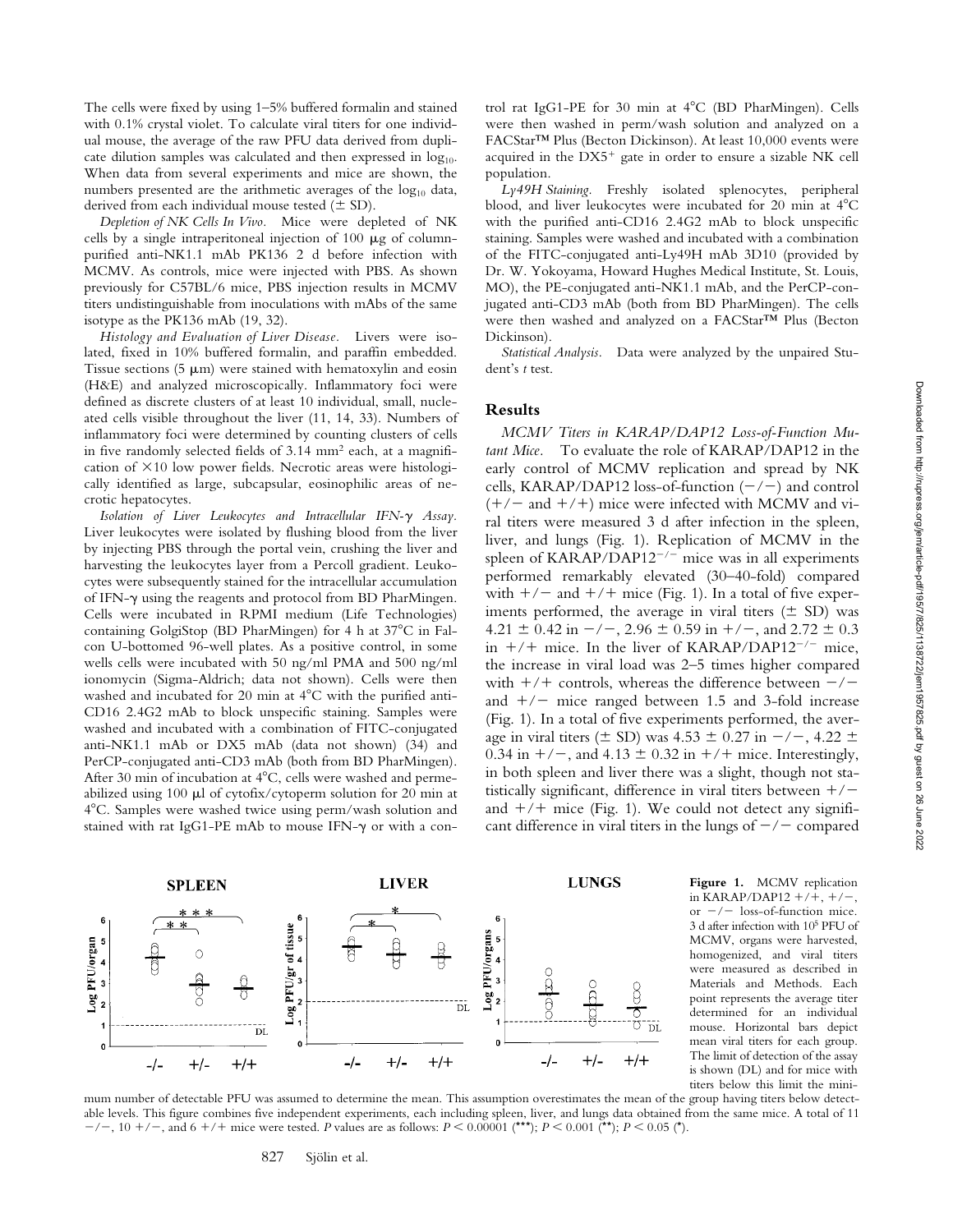with either  $+/-$  or  $+/-$  control mice. However, a tendency to increased viral titers in  $-/-$  mice was observed also in this organ, with the average in viral titers  $(\pm SD)$ being 2.32  $\pm$  0.6 in  $-/-$ , 1.89  $\pm$  0.56 in  $+/-$ , and 1.77  $\pm$  $0.65$  in  $+/+$  mice. Altogether, these results indicate that the absence of a functional KARAP/DAP12 molecule results in an increase of viral titers, which was statistically significant in the spleen and liver.

*Depletion of NK1.1 Cells in KARAP/DAP12 Loss-of-Function Mutant Mice.* To evaluate whether NK cell dependency and KARAP/DAP12 dependency were strictly parallel in the control of MCMV replication, KARAP/ DAP12  $-/-$ ,  $+/+$ , or C57BL/6 mice were injected with an anti-NK1.1 antibody 2 d before MCMV infection. Fig. 2 shows that in the spleen of  $-/-$  mice, depletion of  $NK1.1<sup>+</sup>$  cells affected viral titers only marginally, with no statistically significant difference between PBS and anti-NK1.1 treated  $-/-$  mice. This suggests that KARAP/ DAP12 is required for the NK cell–mediated control of MCMV replication. This is also supported by a comparison between PBS-treated  $-/-$  mice and NK1.1-treated  $+/+$ mice that showed similar viral titers. Moreover, the comparison between NK1.1-treated  $+/+$  and  $-/-$  mice suggests that there is no major direct contribution to MCMV resistance by KARAP/DAP12-associated receptors expressed on other cells than the ones expressing NK1.1. In the liver, the effect of anti-NK1.1 treatment on  $+/+$  mice appeared to be stronger than the impact of a defective KARAP/DAP12 gene  $(P = 0.016$  between PBS-treated  $-\prime$  and anti-NK1.1-treated  $+/+$  mice). In addition, there was a 10-fold increase in viral titers after NK1.1 treatment also in  $-/-$  mice ( $P = 0.0022$  between PBS and anti-NK1.1–treated  $-/-$  mice). One possible interpretation of these results is that other NK cell–mediated mechanisms, independent of KARAP/DAP12, may play a more prominent role in the control of MCMV infection in the liver. Finally, treatment of  $-/-$  and  $+/+$  mice with the anti-NK1.1 mAb, resulted in similar liver viral titers. This suggests that in the liver, as well as in the spleen, KARAP/

DAP12-associated receptors expressed on NK1.1-negative cells are not playing a crucial direct role in MCMV infection, at least at an early stage after infection.

*Characterization of MCMV-induced Hepatitis in KARAP/ DAP12 Loss-of-Function Mice.* Virus-induced liver disease can also be used to estimate the degree of MCMV replication in this organ. A mononuclear cell infiltrate, specific cytological alterations and areas of necrosis characterize the MCMV-induced hepatitis (11, 33, 35). Histologically, the cellular inflammation has the form of discrete foci or clusters of cells present throughout the liver. It has been shown that foci formation requires the chemokine MIP-1 $\alpha$  and requires NK cells, and that the antiviral response colocalizes NK cells and IFN-y production at sites of viral infection (14). To test the hypothesis that the higher viral titers observed in the livers of KARAP/DAP12 loss-of-function mice were due to an impaired recruitment of inflammatory cells and/or formation of inflammatory foci, tissue sections from  $-\prime$ ,  $+/-$ ,  $+/-$ , and C57BL/6 mice were prepared and H&E stained for the histomorphological evaluation. Similar to the observations previously reported for C57BL/6 mice (14, 35), MCMV-infected livers from  $KARAP/DAP12^{+/+}$  mice were characterized by discrete inflammatory foci, generally localized between portal triads and central veins (Fig. 3 A). A similar pattern was observed in  $-/-$  mice (Fig. 3 B). Cytomegalic cells and nuclear inclusions were often seen associated with inflammatory foci in  $+/+, +/-$ , as well as in  $-/-$  mice (Fig. 3 C). Contrary to what we expected from the hypothesis, there was only a marginal difference in the number of inflammatory foci in  $-/-$  (64  $\pm$  22) compared with control mice (80  $\pm$  $25$  in  $+/+$  and  $88 \pm 13$  in  $+/-$  mice). The major difference observed in the MCMV-induced hepatitis was instead the more frequent formation in  $-/-$  mice of large areas of focal necrosis, both at the liver surface and inside the liver parenchyma (Fig. 3, D and E). Sometimes, necrotic areas were surrounded by residual inflammatory cells (Fig. 3 F). Table I shows a summary of the morphological observations. On the basis of hepatic necrosis, we could identify



**Figure 2.** Effect of NK1.1 mAb treatment on the replication of MCMV in KARAP/DAP12  $-/-$  and  $+/-$  mice. Age-<br>matched  $-/-$ ,  $+/+$ , or matched  $-/-$ ,  $+/+$ , or C57BL/6 mice were either injected with anti-NK1.1 mAb PK136 in PBS or with PBS alone 2 d before MCMV infection. 3 d after infection, spleens and livers were harvested and viral titers determined. Each point represents the average titer determined for an individual mouse. Horizontal bars depict mean values of viral titers for each group. Values  $(\pm$  SD) in the spleen were as follows:  $-/-$ 

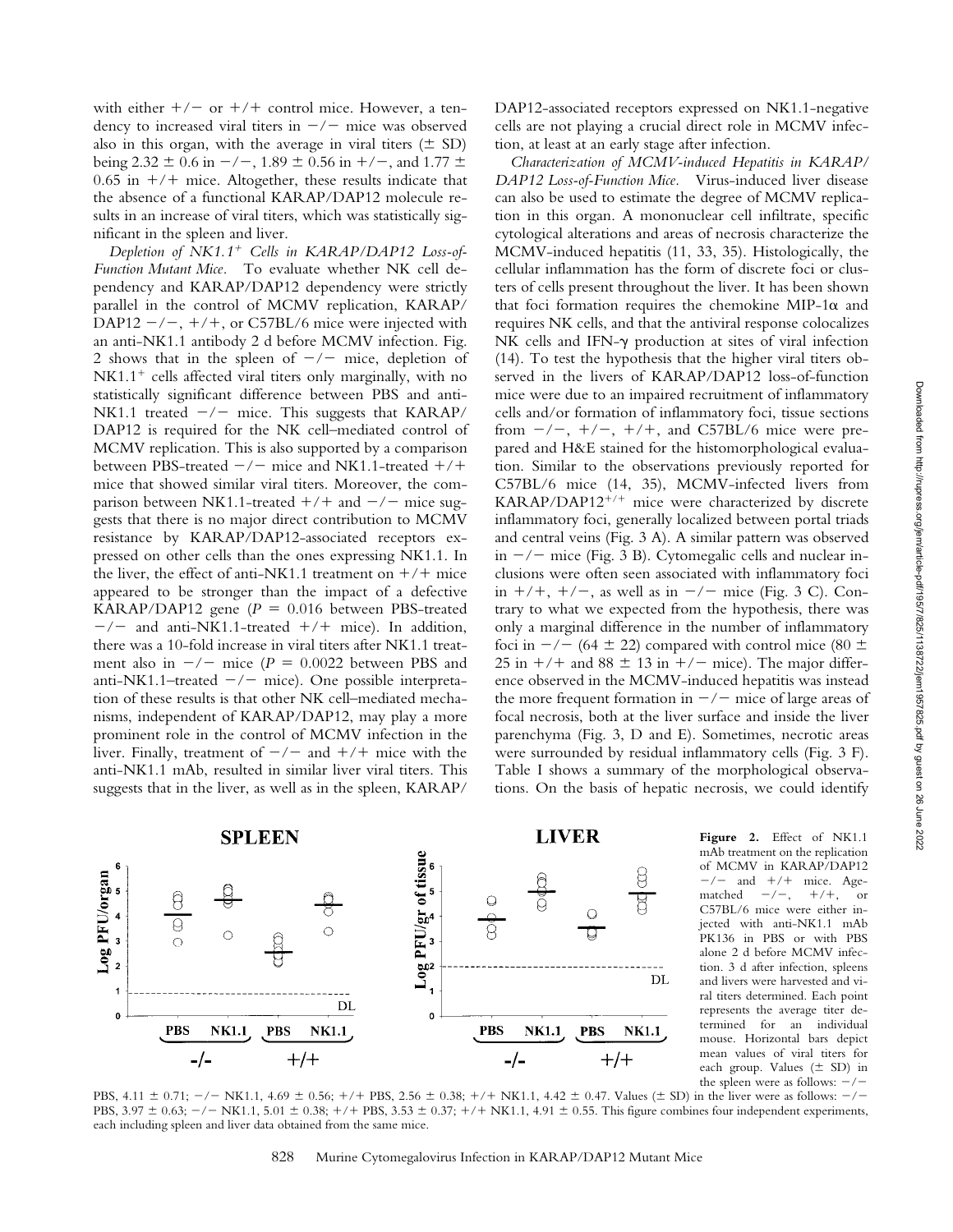

Figure 3. H&E staining of liver sections derived from KARAP/DAP12 loss-of-function mutant mice. Livers were harvested and tissue sections prepared from day 3 MCMV-infected mice as described in Materials and Methods. Inflammatory foci in  $+/+$  (A) and  $-/-$  (B) were comparable in number (see Table I) and appearance, with inflammatory cells surrounding hepatocytes with MCMV-specific cytomorphological alterations (large arrow in C, from a liver of a  $-/-$  mouse). In 6/10  $-/-$  mice (but in none out of six  $+/+$  mice, see Table I), large areas of necrosis (shown by arrows in E) were present despite inflammatory foci (shown by arrows in D). Further amplification revealed necrotic areas surrounded by inflammatory mononuclear cells in these  $-/-$  mice (F). A, B, D, E:  $\times$ 132; scale bars, 75.7  $\mu$ m. C, F:  $\times$ 270; scale bars, 37  $\mu$ m).

three groups of mice, each with different level of MCMVinduced hepatitis. These levels were defined by the presence of large areas of focal necrosis (severe hepatitis), by the presence of small and isolated areas of focal necrosis (moderate hepatitis), or by the absence of necrosis (minimal hepatitis). Specific signs of MCMV infection and inflammatory foci were present in all animals. However, we observed large areas of necrosis in  $6/10 - / -$  mice (60%) compared with only 1/15 control mice  $(7%) (0/6 +/+$  mice and 1/9  $+/-$  mice). In general and as expected, there was a direct correlation between the severity of liver damage and the viral titers (Table I, and data not shown). In fact, mice with a severe hepatitis had statistically significant higher titers compared with mice with a moderate  $(P = 0.002)$  or minimal hepatitis  $(P = 0.0007)$ . Taken together, these results indicate that the impaired KARAP/DAP12 function did

**Table I.** *MCMV-induced Hepatitis in KARAP/DAP12 Loss-of-Function Mice*

|        | Severe <sup>a</sup> |                 |                                 | Moderateb      |                 |                                 | Minimal <sup>c</sup> |                 |                                 |
|--------|---------------------|-----------------|---------------------------------|----------------|-----------------|---------------------------------|----------------------|-----------------|---------------------------------|
|        | No.<br>of mice      | Viral<br>titers | Inflammatory<br>foci/area liver | No.<br>of mice | Viral<br>titers | Inflammatory<br>foci/area liver | No.<br>of mice       | Viral<br>titers | Inflammatory<br>foci/area liver |
| $-\/-$ | 6                   | $4.59 \pm 0.21$ | $66 \pm 14$                     | $\theta$       |                 |                                 | 4                    | $4.36 \pm 0.24$ | $61 \pm 32$                     |
| $+/-$  |                     | $4.61 \pm 0$    | $100 \pm 0$                     | 3              | $3.90 \pm 0.29$ | $81 \pm 9$                      | 5.                   | $4.16 \pm 0.28$ | $90 \pm 16$                     |
| $+/-$  | $\theta$            |                 |                                 | 0              |                 |                                 | 6 <sup>d</sup>       | $3.90 \pm 0.17$ | $80 \pm 25$                     |

H&E-stained liver sections were prepared from mice infected with MCMV for 3 d. The number of mice analyzed for each group is indicated. Viral titers ( $\pm$  SD) and the number of inflammatory foci ( $\pm$  SD) per liver area was determined and expressed as described in Materials and Methods. a Presence of large areas of focal necrosis.

bPresence of small, isolated areas of focal necrosis.

c Absence of focal necrosis.

 $d$ Four  $+/+$  and two C57BL/6 mice analyzed in this group.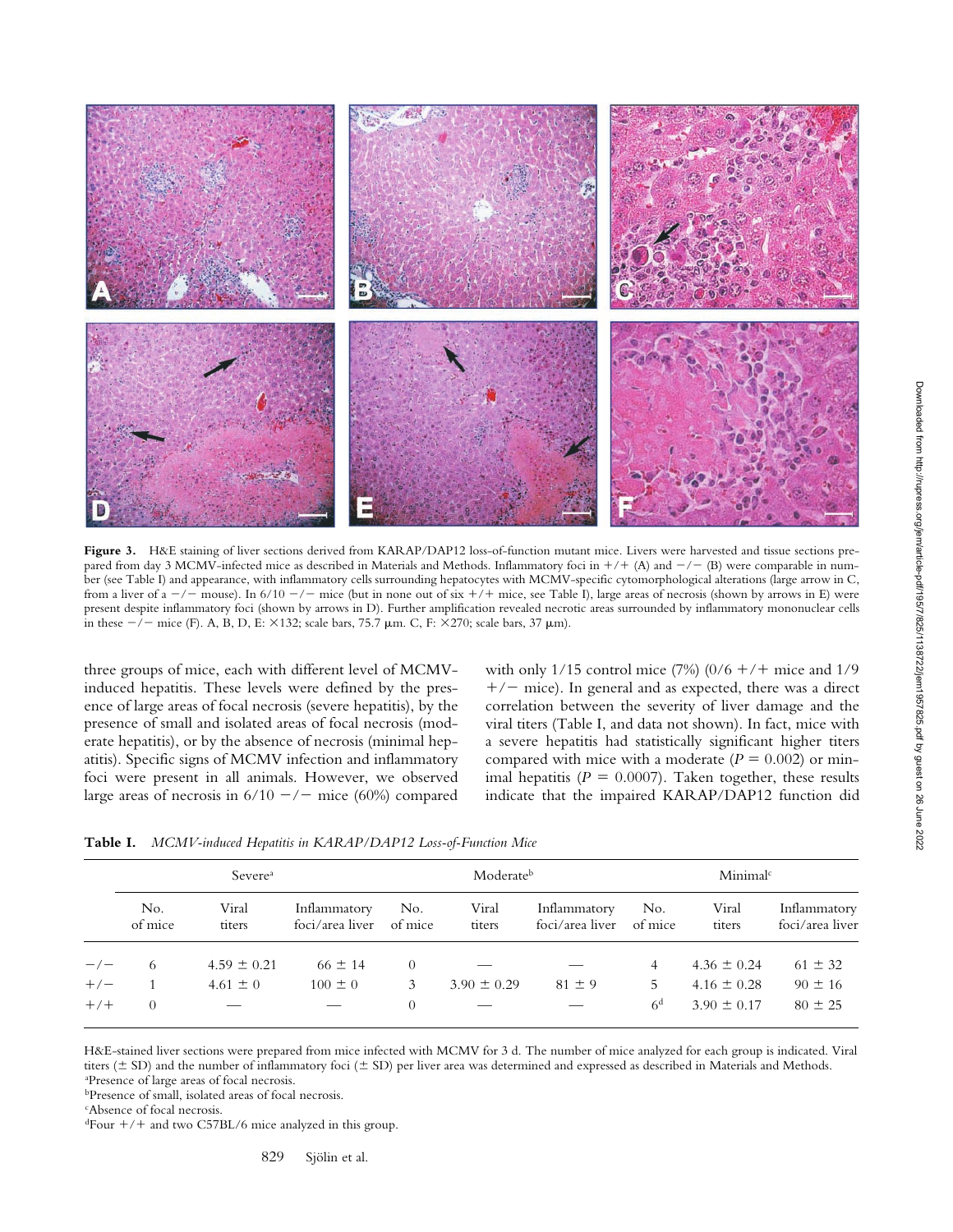not lead to a major defect in the formation of inflammatory foci, but rather impaired the ability of the inflammatory cells to limit virus-induced liver disease.

*Liver Lymphocytes Derived from KARAP/DAP12 Loss-of-*Function Mice Show an Impaired IFN- $\gamma$  Production after *MCMV Infection.* To investigate if the increase in viral titers and the severity of liver damage in mutant mice were due to a decreased capability of NK cells to produce IFN- $\gamma$ , we isolated liver lymphocytes from  $-/-$ ,  $+/-$ ,  $+/+$ , and C57BL/6 mice 2 d after MCMV infection, when a peak in the IFN- $\gamma$  production occurs (13, 36). The cells were triple-stained with NK1.1, anti-CD3, and anti-IFN- mAbs and analyzed by flow cytometry. As shown in Fig. 4 A, among all liver lymphocytes isolated from C57BL/6 mice, the average percentage ( $\pm$  SD) of IFN- $\gamma^{+}$  cells was 24  $\pm$  7. This percentage was strongly decreased in  $-\prime$ mice (9  $\pm$  5) (*P* = 0.0004) and partially decreased in  $+/$ mice (17  $\pm$  9). Almost all of these IFN- $\gamma$  producing cells were  $N<sub>K1.1</sub><sup>+</sup>$ . Thus, while in C57BL/6 mice the average percentage of NK1.1<sup>+</sup>IFN- $\gamma^+$  cells was 22  $\pm$  6%, this percentage drastically decreased to  $8 \pm 4\%$  in  $-/-$  mice. In  $+/-$  mice, we saw only a partial decrease in the NK1.1<sup>+</sup>IFN- $\gamma$ <sup>+</sup> population (16  $\pm$  9%). When NK cells were analyzed in detail, by gating on the  $CD3-NK1.1^+$ population (Fig. 4 B), we observed that in C57BL/6 mice  $36 \pm 4\%$  of NK cells were producing IFN- $\gamma$ , while in  $-/$ mice the corresponding proportion was only  $16 \pm 8\%$  $(P = 0.00017)$ . In  $+/-$  mice 24  $\pm$  12% ( $P = 0.039$ ) of the NK cells produced IFN- $\gamma$ . Thus, the percentage of IFN- $\gamma$  producing liver NK cells isolated from the KARAP/DAP12 loss-of-function mice 2 d after MCMV infection showed a reduction of  $56 \pm 22$  compared with

C57BL/6 mice. Similar results were obtained when cells were stained with DX5 mAb, instead of anti-NK1.1 mAb (data not shown).

*Expression of Ly49H on NK Cells in KARAP/DAP12 Loss-of-Function Mice.* While this work was in progress, three groups have independently shown that the NK cell– mediated MCMV resistance is dependent on cells expressing the KARAP/DAP12-associated receptor Ly49H (18– 20). Thus, we wanted to investigate the expression of Ly49H on NK cells derived from the KARAP/DAP12 mutant mice used in our study. Splenocytes, liver, and peripheral blood leukocytes from  $-/-$ ,  $+/-$ , and  $+/+$ mice were isolated and stained with the anti-Ly49H mAb 3D10, together with anti-NK1.1 and anti-CD3 mAbs, and analyzed by flow cytometry. Analysis of  $N<sub>K1.1</sub><sup>+</sup>CD<sub>3</sub><sup>-</sup>$  peripheral blood lymphocytes showed that the percentage of Ly49H<sup>+</sup> NK cells was  $47 \pm 2$  in  $-/-$ ,  $57 \pm 3$  in  $+/-$ , and  $53 \pm 6$  in  $+/+$  mice (Fig. 5). The median of fluorescence intensity (MFI) of Ly49H staining was reduced at a greater extent. MFI values were  $32 \pm 0$  in  $-/-$ , 79  $\pm 2$  in  $+/-$ , and 88  $\pm$  2 in  $+/-$  mice (Fig. 5). Analysis of splenocytes and liver lymphocytes resulted in a similar pattern, with the greatest reduction observed on MFI values (data not shown). Ly49H expression was reduced at a similar extent also in KARAP/DAP12 mutant mice were the loxPneo-loxP cassette has been deleted (reference 29, and data not shown).

### **Discussion**

Our work demonstrates for the first time that the pathways dependent on the ITAM-bearing molecule

Figure 4. Decreased IFN- $\gamma$ 

stained for CD3, NK1.1, and IFN- $\gamma$ 

ing NK1.1 and/or IFN- $\gamma$ . (B) The

ducing IFN- $\gamma$  is shown (thick



830 Murine Cytomegalovirus Infection in KARAP/DAP12 Mutant Mice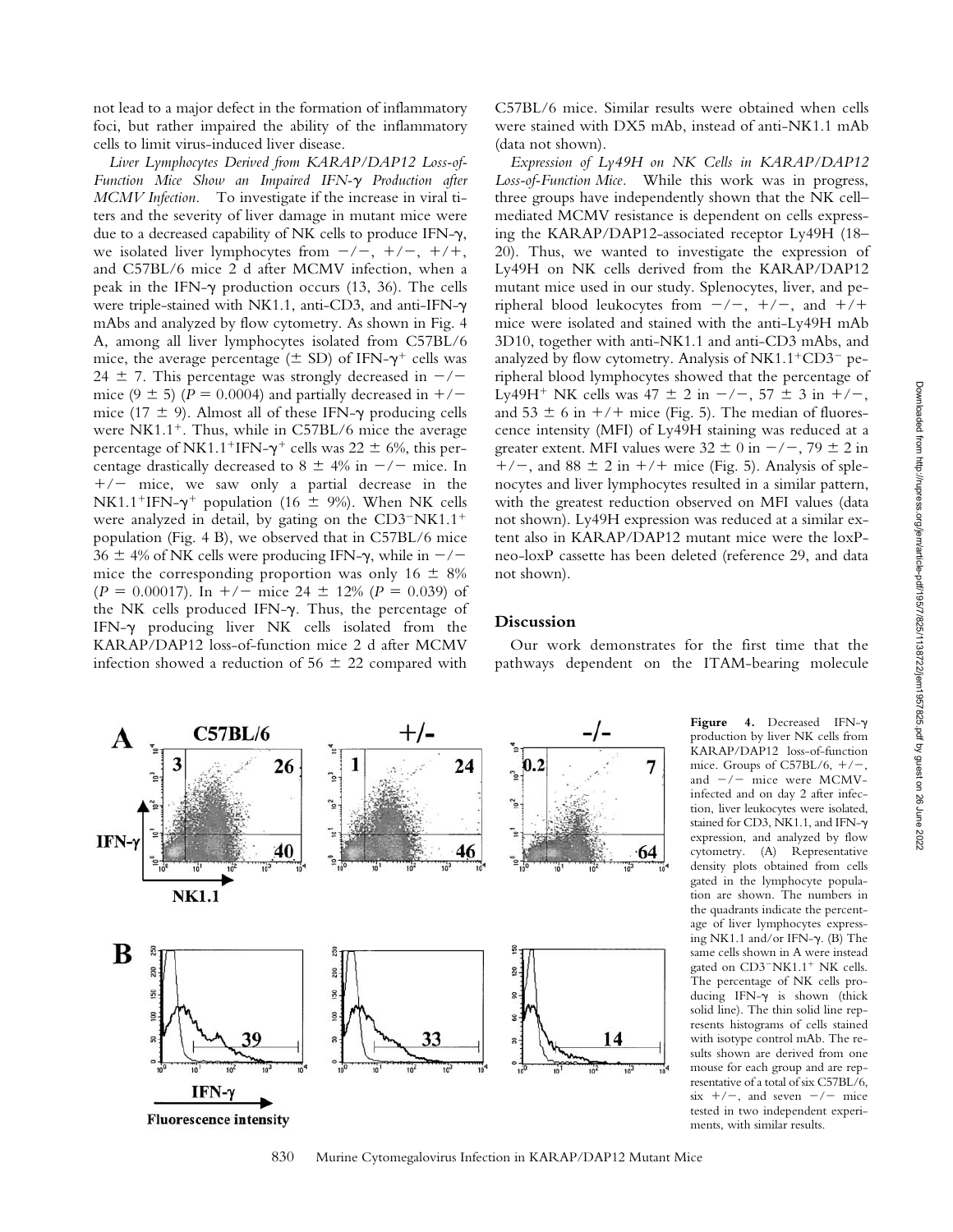

**Figure 5.** Expression of Ly49H on NK cells from KARAP/DAP12 loss-of-function mice. Peripheral blood leukocytes were isolated and triple-stained with anti-Ly49H mAb 3D10, anti-NK1.1, and anti-CD3 mAbs, and analyzed by flow cytometry. The results shown are derived from one representative mouse per group. The histograms are obtained from cells gated on CD3<sup>-</sup>NK1.1<sup>+</sup> NK cells. Dotted line represents negative control.

KARAP/DAP12 are crucial for the NK cell–mediated resistance to MCMV infection in vivo, and that there is no redundancy in these pathways. Numerous studies have shown a clear role for NK cell inhibitory and activating receptors in bone marrow graft rejection and tumor resistance, but less is known about the role of these receptors in the regulation of anti-viral functions. On murine NK cells, all MHC class I–specific activating receptors known so far (i.e., Ly49H, Ly49D, Ly49P, and CD94/NKG2C molecules) are associated with KARAP/DAP12 dimers (25). Therefore, our KARAP/DAP12 loss-of-function mice serve as a unique tool when studying regulation of NK cell functions by this subset of activating receptors. Viral titers increased up to 40-fold in the spleen and fivefold in the liver of these mutant mice. This difference strongly suggests KARAP/DAP12-dependent pathways to be critical for the control of MCMV replication in these organs. We observed higher viral titers also in the lungs of the mutant mice. The increase was not statistically significant, but similar to what has been previously observed in NK cell–depleted C57BL/6 mice (6), suggesting that, also in the lungs, the control of MCMV infection and spread is influenced by KARAP/DAP12.

In the liver, MCMV induces distinct patterns of disease at early times after infection. Inflammatory foci are observed within the liver parenchyma and necrotic foci are visible in some strains of mice (11, 33, 35). Interestingly, it appears from our experiments that the ability of NK cells to be recruited to the infected liver (most likely through a MIP-1 $\alpha$ -dependent mechanism [14]), as well as their capability to cluster and form inflammatory foci was not greatly affected by the absence of a functional KARAP/DAP12 molecule. This indicates that KARAP/DAP12-associated receptors are not crucial for these early events. Our results rather suggest that the KARAP/DAP12 deficiency instead impaired the capacity of NK cells to limit replication and spread of the virus in the initial foci. This more frequently led to large areas of focal necrosis. The main mechanism for NK cell–mediated control of MCMV replication is known to be dependent mostly on IFN- $\gamma$  production (11, 12). Orange et al. have shown that the number of both the inflammatory and necrotic foci increases after neutralization

of early NK cell-dependent IFN- $\gamma$  production (11). It has recently been reported that, after MCMV infection in C57BL/6 mice,  $\sim$ 40% of the NK1.1<sup>+</sup>CD3<sup>-</sup> liver NK cells spontaneously produced IFN- $\gamma$  (see also Fig. 4 B in this study) and that the majority of them were  $Ly49H<sup>+</sup>$  (20). Our results from the triple staining of liver-derived lymphocytes show an average of  $56 \pm 22\%$  decrease in the percentage of IFN- $\gamma$  producing NK cells within the livers of the  $-/-$  mice, suggesting that MCMV-induced IFN- $\gamma$ production is partly dependent on KARAP/DAP12-dependent pathways in NK cells. It is therefore likely that the observed development of a more severe hepatitis was due to lower IFN- $\gamma$  production. We consistently observed a difference in hepatic viral titers between untreated  $-/$ mice and  $-/-$  mice treated with anti-NK1.1 mAb. Additional NK cell–dependent mechanisms, which can mediate the clearance of MCMV in the liver, independently of KARAP/DAP12 expression and signaling, can therefore not be excluded. In fact, it has been previously shown that IL-12-dependent production of IFN- $\gamma$  by NK cells is important for an efficient anti-MCMV response (11, 13, 36). Thus, it is possible that in order to achieve an optimal level of IFN- $\gamma$  in the liver, both IL-12-dependent and KARAP/DAP12-dependent signals are required. It remains open whether IL-12-induced IFN-y production occurs through a completely independent pathway or whether IL-12 is required for an optimal IFN- $\gamma$  release triggered via KARAP/DAP12 associated receptors. On the basis of all the observations discussed above, we favor the hypothesis that at early times after MCMV infection in KARAP/DAP12 loss-of-function mice, NK cells (possibly Ly49H) migrate into the liver and form inflammatory foci. However, their impaired capability to signal via KARAP/DAP12 for production of IFN- $\gamma$  leads to higher viral titers, to a more severe hepatic necrosis and most likely to a more generalized infection.

In the spleen, the immune response to MCMV infection has been shown to be dependent mainly on perforin, most likely through cell-mediated cytotoxicity, and on the *Cmv-1* locus (12, 16). The fact that treatment of KARAP/  $DAP12^{-/-}$  mice with anti-NK1.1 mAb only resulted in a marginal and not statistically significant effect on splenic vi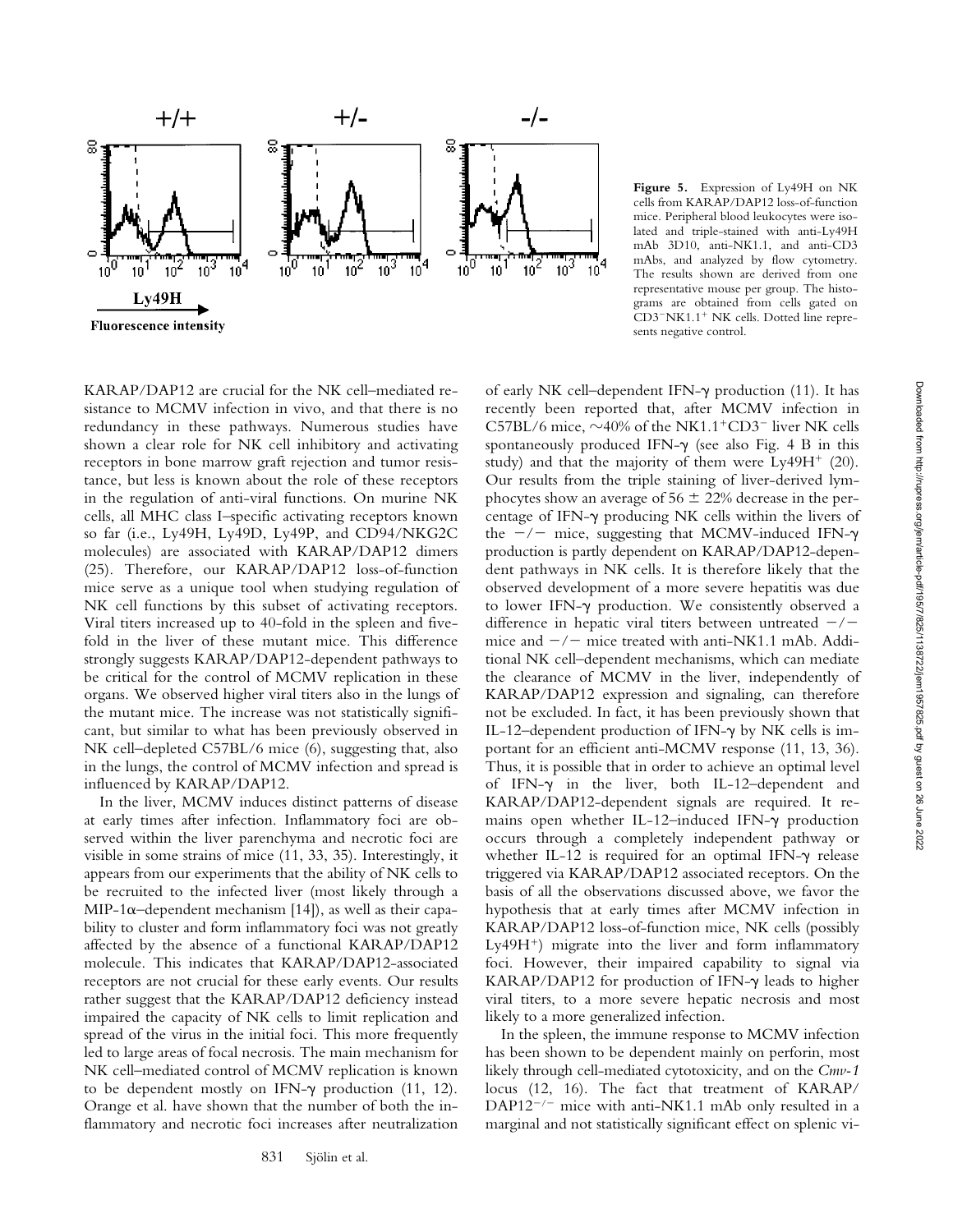ral titers indicates that KARAP/DAP12-associated receptors expressed on  $N<sub>K1.1</sub><sup>+</sup>$  cells are the major players in early MCMV resistance in the spleen. An additional observation in our study was that depletion of  $N<sub>K1.1</sub>$  cells from  $-\prime$  and  $+$ / + mice resulted in similar viral titers, both in the spleen and in the liver. We cannot exclude that KARAP/DAP12-associated receptors expressed on  $NK1.1<sup>-</sup>$  cells (i.e., dendritic cells, monocytes) play a role in MCMV resistance, but these data suggest that their contribution, if any, is indirect and less important. Our results agree with and extend the work of three independent groups, published during the course of this study (18–20, 37). These investigators all concluded that the NK cell– mediated MCMV resistance is dependent on cells expressing the activating receptor Ly49H. While indicating that Ly49H is the key receptor in MCMV resistance in the spleen, Brown et al. and Lee et al. also suggested that this receptor may correspond to the *Cmv-1* locus, that controls MCMV replication in the spleen (18, 19). Thus, our study together with recent and previous reports indicates Ly49H/ KARAP(DAP12)-mediated cell cytotoxicity as the main mechanism for MCMV clearance in the spleen.

The studies recently published on Ly49H and MCMV are based on mice deficient in Ly49H expression, either as a result of genetic modifications (18, 19) or after in vivo depletion of Ly49H<sup>+</sup> cells using mAbs (19, 20). These reports clearly demonstrated that MCMV resistance depends on the presence of Ly49H-expressing cells. If then the Ly49H receptor has a triggering function, one would expect NK cell–mediated MCMV resistance to be impaired to the same extent in a mouse where the signaling through the only known Ly49H-associated adaptor molecule, KARAP/DAP12, is abrogated and in a mouse depleted of Ly49H $^+$  cells (29, 30). This was tested and confirmed in our model. Even if the role of other KARAP/DAP12 associated molecules cannot be completely excluded, the simplest and most straightforward interpretation of the combined evidence from our and the previous studies is that Ly49H is directly involved in resistance to MCMV through its cell activation capacity via KARAP/DAP12. The quantitative effect on MCMV resistance of Ly49H gene deficiency,  $Ly49H<sup>+</sup>$  cell depletion, and  $KARAP/$ DAP12 loss-of-function appears similar, with one possible exception. The viral titers in the spleen were higher in mice lacking Ly49H as a result of a genetic modification  $(10^3 \text{ to } 10^4 \text{ fold})$   $(18, 19)$  compared with our mice  $(30-40$ fold; present study) and to mice depleted of  $Ly49H<sup>+</sup> N<sub>K</sub>$ cells  $(20-10^3$ -fold)  $(19, 20)$ , at least at an early time after infection. The reason for this difference is at present unknown and may simply be technical, i.e. related to the different recombinant strains of mice or to different amounts of virus used in the experiments. The increase in viral titers in the liver of deficient mice was instead about fivefold in all models including ours (19, 20).

In light of these recent findings regarding the role of Ly49H in resistance to MCMV infection (18–20, 37), we analyzed Ly49H expression in the KARAP/DAP12 mutant mice. Similar to the mice where the lox-P flanked neo

cassette at the site of mutation is deleted (29), we found that Ly49H was expressed on NK cells from blood, liver, and spleen of our mutant mice, though at a lower level compared with control mice. Thus, the reduction is due to the disruption of the ITAM, and not to the presence of the loxP-neo-loxP cassette in the cytoplasmic tail of KARAP/ DAP12. We therefore believe that a functional ITAM is required for normal expression of Ly49H, either because it is required for optimal transport to the cell surface or because Ly49H/KARAP(DAP12) complex turnover is affected by the absence of signaling through KARAP/ DAP12. It could be argued that the reduction in Ly49H expression might result in susceptibility to MCMV infection, independently of signaling through this receptor. However, if MCMV resistance is dependent only on Ly49H expression and not signaling through KARAP/ DAP12, the partial reduction in Ly49H expression observed in our  $-\prime$  mice would have resulted in only a partial susceptibility to MCMV. Our results instead clearly show that in our mutant mice viral titers were as high as in mice where  $Ly49H<sup>+</sup>$  cells were depleted (19, 20). Thus, although we cannot formally exclude the possibility that the density of Ly49H molecules on the cell surface has to reach a certain threshold level in order to enable adequate MCMV resistance, our results suggest that the signaling pathways activated by and**/**or dependent on Ly49H/KARAP(DAP12) are necessary for the clearance of MCMV and that there is no redundancy in these pathways.

The questions of when, where and by what KARAP/ DAP12-dependent activating signals are triggered remain to be studied. We believe that the answers will be crucial for a better understanding of the mechanisms responsible of the NK cell–dependent control of MCMV in vivo. Such data may also lead to novel and alternative therapeutic strategies that could be transferred to human CMVinduced diseases.

In the last years the discussion of specificity of NK cell cytotoxicity has emphasized "missing self recognition" (38). This concept is based on the idea that triggering is mediated via multiple, overlapping and redundant receptors recognizing most cells, while the crucial step in discrimination between normal and infected or otherwise abnormal cells occurs via inhibitory, MHC class I–specific receptors. However, most evidence argue against the possibility that NK cells can discriminate between infected and uninfected cells only on the basis of virus-induced MHC class I downmodulation (39–42). Perhaps the virus has evolved additional mechanisms to escape missing self recognition by NK cells, and NK cell–mediated resistance therefore is heavily dependent on the recognition of a particular triggering ligand. In fact, the evidence from recent and the present studies all point out to one distinct activating receptor (Ly49H) and signaling adaptor molecule (KARAP/DAP12), arguing against NK cell activation via numerous redundant receptors in resistance to CMV infection.

The authors wish to thank Maj-Britt Alter and Margerita Hagelin for excellent assistance in the animal facility, Ros-Mari Johansson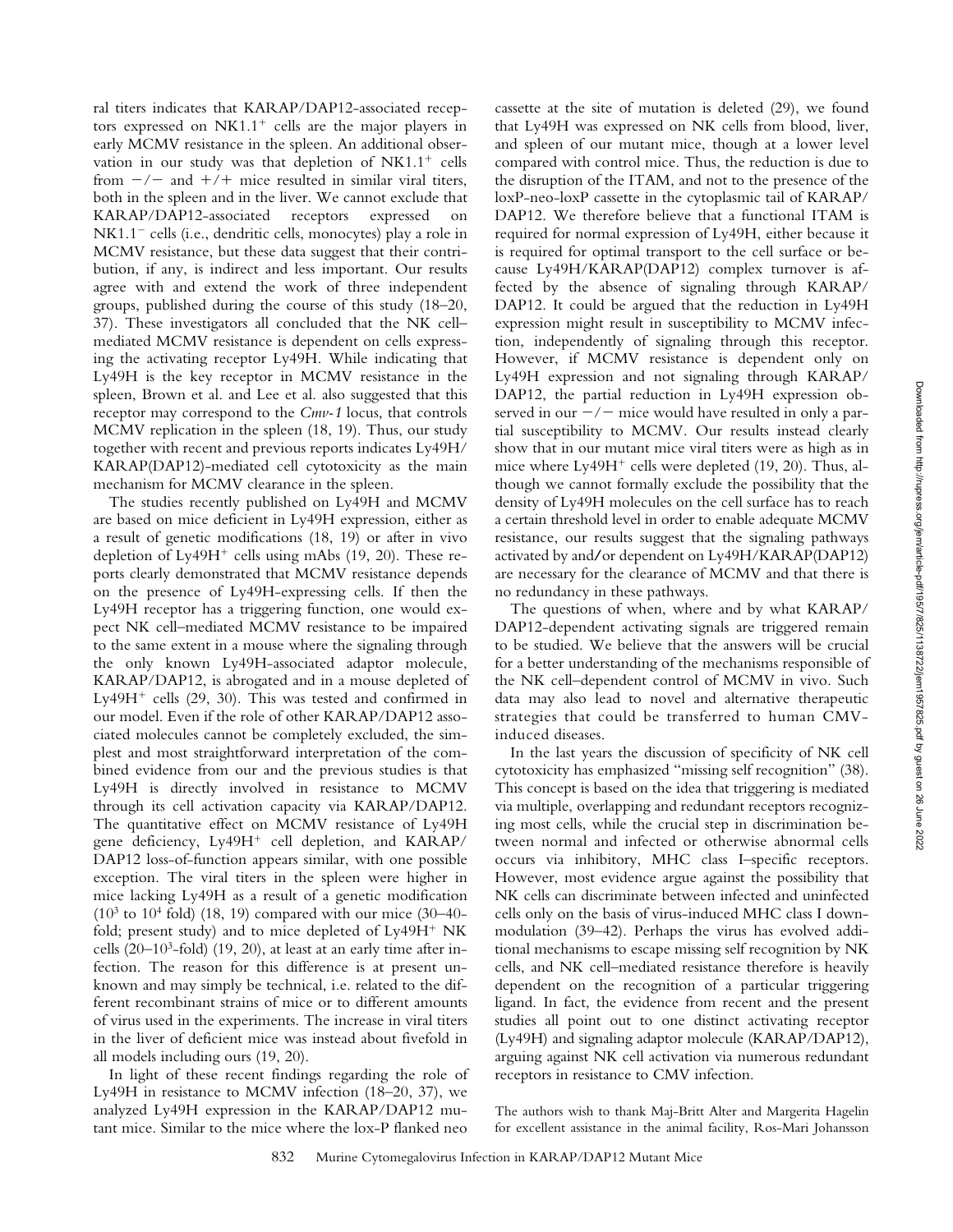for assistance with the histology, and Dr. Uwe Roblick for the help with the pictures. We also thank Drs. Christine A. Biron and Gary C. Pien for the NIH3T3 cell line and for advice, and Dr. Wayne Yokoyama for the anti-Ly49H mAb.

This work was supported by the Swedish Cancer Society, the Tobias Foundation, Karolinska Institute, Wenner-Gren, and "C.M. Lerici" Foundations (C. Cerboni); by institutional grants from Institut National de la Sante et de la Recherche Medicale, Centre National de la Recherche Scientifique, Ministère de l'Enseignement Supérieur et de la Recherche, and specific grants from Ligue Nationale contre le Cancer (Equipe labelisée La Ligue), from Association pour la Recherche contre le Cancer (E. Vivier), from Fondation pour la Recherche Médicale (E. Tomasello).

*Submitted: 16 August 2001 Revised: 5 February 2002 Accepted: 20 February 2002*

# **References**

- 1. Trinchieri, G. 1989. Biology of natural killer cells. *Adv. Immunol.* 47:187–376.
- 2. Yokoyama, W.M. 1999. Natural killer cells. *In* Fundamental Immunology. W.E. Paul, editor. Lippincott-Raven, Philadelphia. 575–603.
- 3. Scott, P., and G. Trinchieri. 1995. The role of natural killer cells in host-parasite interactions. *Curr. Opin. Immunol.* 7:34– 40.
- 4. Biron, C.A., K.B. Nguyen, G.C. Pien, L.P. Cousens, and T.P. Salazar-Mather. 1999. Natural killer cells in antiviral defense: function and regulation by innate cytokines. *Annu. Rev. Immunol.* 17:189–220.
- 5. Shellam, G.R., J.E. Allan, J.M. Papadimitriou, and G.J. Bancroft. 1981. Increased susceptibility to cytomegalovirus infection in beige mutant mice. *Proc. Natl. Acad. Sci. USA.* 78: 5104–5108.
- 6. Bukowski, J.F., B.A. Woda, and R.M. Welsh. 1984. Pathogenesis of murine cytomegalovirus infection in natural killer cell-depleted mice. *J. Virol.* 52:119–128.
- 7. Shanley, J.D. 1990. In vivo administration of monoclonal antibody to the NK 1.1 antigen of natural killer cells: effect on acute murine cytomegalovirus infection. *J. Med. Virol.* 30:58– 60.
- 8. Welsh, R.M., C.L. O'Donnell, and L.D. Shultz. 1994. Antiviral activity of NK  $1.1<sup>+</sup>$  natural killer cells in C57BL/6 scid mice infected with murine cytomegalovirus. *Nat. Immunol.* 13:239–245.
- 9. Bukowski, J.F., J.F. Warner, G. Dennert, and R.M. Welsh. 1985. Adoptive transfer studies demonstrating the antiviral effect of natural killer cells in vivo. *J. Exp. Med.* 161:40–52.
- 10. Bukowski, J.F., H. Yang, and R.M. Welsh. 1988. Antiviral effect of lymphokine-activated killer cells: characterization of effector cells mediating prophylaxis. *J. Virol.* 62:3642–3648.
- 11. Orange, J.S., B. Wang, C. Terhorst, and C.A. Biron. 1995. Requirement for natural killer cell-produced interferon gamma in defense against murine cytomegalovirus infection and enhancement of this defense pathway by interleukin 12 administration. *J. Exp. Med.* 182:1045–1056.
- 12. Tay, C.H., and R.M. Welsh. 1997. Distinct organ-dependent mechanisms for the control of murine cytomegalovirus infection by natural killer cells. *J. Virol.* 71:267–275.
- 13. Orange, J.S., and C.A. Biron. 1996. An absolute and restricted requirement for IL-12 in natural killer cell IFN-

gamma production and antiviral defense. Studies of natural killer and T cell responses in contrasting viral infections. *J. Immunol.* 156:1138–1142.

- 14. Salazar-Mather, T.P., J.S. Orange, and C.A. Biron. 1998. Early murine cytomegalovirus (MCMV) infection induces liver natural killer (NK) cell inflammation and protection through macrophage inflammatory protein 1alpha (MIP-1alpha)-dependent pathways. *J. Exp. Med.* 187:1–14.
- 15. Salazar-Mather, T.P., T.A. Hamilton, and C.A. Biron. 2000. A chemokine-to-cytokine-to-chemokine cascade critical in antiviral defense. *J. Clin. Invest.* 105:985–993.
- 16. Scalzo, A.A., N.A. Fitzgerald, A. Simmons, A.B. La Vista, and G.R. Shellam. 1990. Cmv-1, a genetic locus that controls murine cytomegalovirus replication in the spleen. *J. Exp. Med.* 171:1469–1483.
- 17. Scalzo, A.A., P.A. Lyons, N.A. Fitzgerald, C.A. Forbes, W.M. Yokoyama, and G.R. Shellam. 1995. Genetic mapping of Cmv1 in the region of mouse chromosome 6 encoding the NK gene complex-associated loci Ly49 and musNKR-P1. *Genomics.* 27:435–441.
- 18. Lee, S.H., S. Girard, D. Macina, M. Busa, A. Zafer, A. Belouchi, P. Gros, and S.M. Vidal. 2001. Susceptibility to mouse cytomegalovirus is associated with deletion of an activating natural killer cell receptor of the C-type lectin superfamily. *Nat. Genet.* 28:42–45.
- 19. Brown, M.G., A.O. Dokun, J.W. Heusel, H.R. Smith, D.L. Beckman, E.A. Blattenberger, C.E. Dubbelde, L.R. Stone, A.A. Scalzo, and W.M. Yokoyama. 2001. Vital involvement of a natural killer cell activation receptor in resistance to viral infection. *Science.* 292:934–937.
- 20. Daniels, K.A., G. Devora, W.C. Lai, C.L. O'Donnell, M. Bennett, and R.M. Welsh. 2001. Murine cytomegalovirus is regulated by a discrete subset of natural killer cells reactive with monoclonal antibody to ly49h. *J. Exp. Med.* 194:29–44.
- 21. Bakker, A.B., J. Wu, J.H. Phillips, and L.L. Lanier. 2000. NK cell activation: distinct stimulatory pathways counterbalancing inhibitory signals. *Hum. Immunol.* 61:18–27.
- 22. Blery, M., L. Olcese, and E. Vivier. 2000. Early signaling via inhibitory and activating NK receptors. *Hum. Immunol.* 61: 51–64.
- 23. Lanier, L.L. 2001. On guard—activating NK cell receptors. *Nat. Immunol.* 2:23–27.
- 24. Vivier, E., and M. Daeron. 1997. Immunoreceptor tyrosinebased inhibition motifs. *Immunol. Today.* 18:286–291.
- 25. Lanier, L.L., and A.B. Bakker. 2000. The ITAM-bearing transmembrane adaptor DAP12 in lymphoid and myeloid cell function. *Immunol. Today.* 21:611–614.
- 26. Lanier, L.L., B.C. Corliss, J. Wu, C. Leong, and J.H. Phillips. 1998. Immunoreceptor DAP12 bearing a tyrosine-based activation motif is involved in activating NK cells. *Nature.* 391: 703–707.
- 27. Tomasello, E., L. Olcese, F. Vely, C. Geourgeon, M. Blery, A. Moqrich, D. Gautheret, M. Djabali, M.G. Mattei, and E. Vivier. 1998. Gene structure, expression pattern, and biological activity of mouse killer cell activating receptor-associated protein (KARAP)/DAP-12. *J. Biol. Chem.* 273:34115– 34119.
- 28. McVicar, D.W., L.S. Taylor, P. Gosselin, J. Willette-Brown, A.I. Mikhael, R.L. Geahlen, M.C. Nakamura, P. Linnemeyer, W.E. Seaman, S.K. Anderson, et al. 1998. DAP12 mediated signal transduction in natural killer cells. A dominant role for the Syk protein-tyrosine kinase. *J. Biol. Chem.* 273:32934–32942.